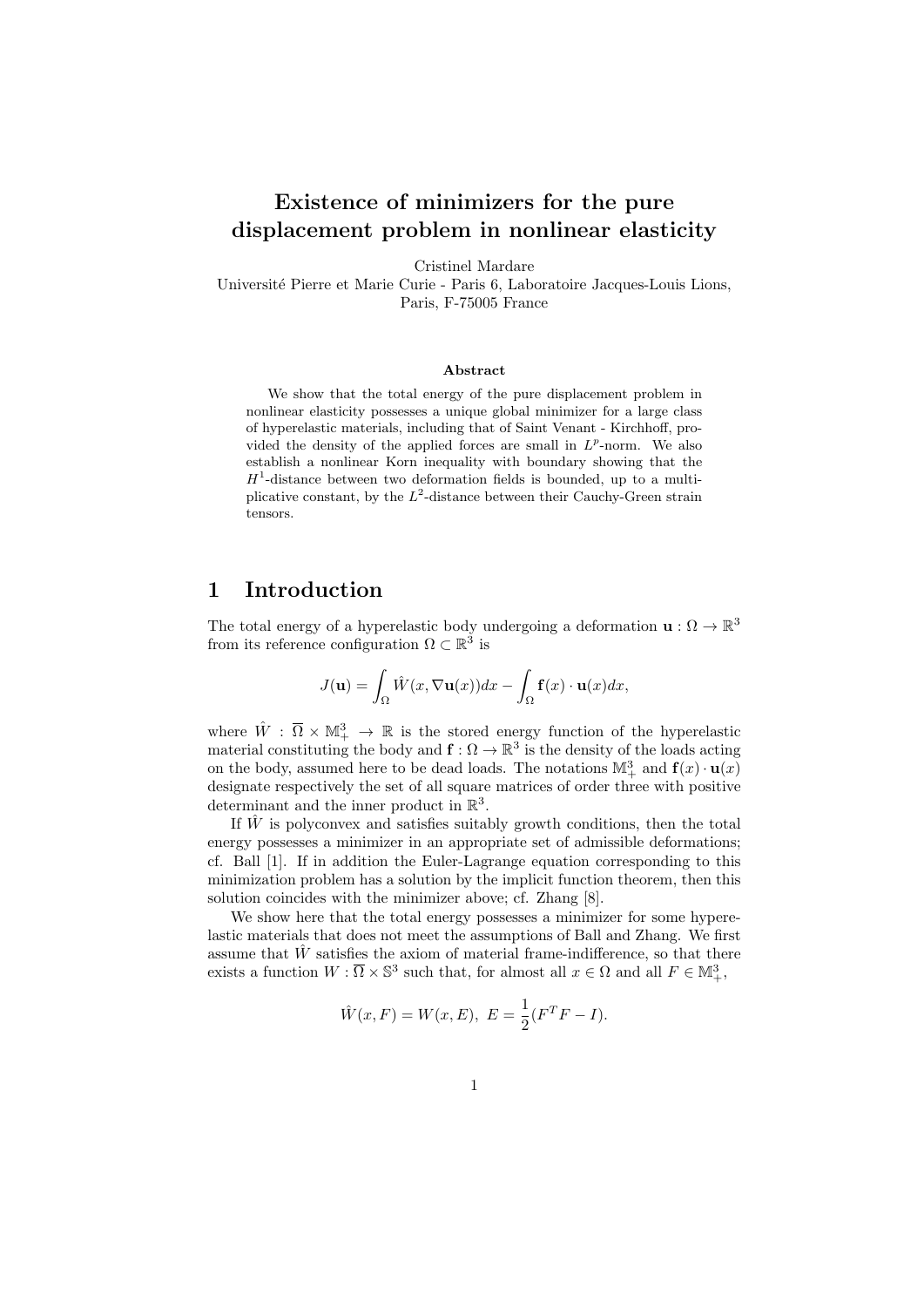The notations  $\mathbb{S}^3$  and I denote respectively the set of all symmetric matrices of order three and the identity matrix of order three. Then we assume that  $W$  is of class  $\mathcal{C}^3$  and satisfies the following property:  $\frac{\partial W}{\partial E}(x,0) = 0$  for all  $x \in \overline{\Omega}$  and there exists constants  $\alpha > 0$  and  $\varepsilon > 0$  such that, for all  $x \in \overline{\Omega}$ ,  $H \in \mathbb{S}^3$ ,  $E \in \mathbb{S}^3$ ,  $|E| < \varepsilon$ ,

$$
W(x, E+H) \ge W(x, E) + \frac{\partial W}{\partial E}(x, E) : H + \alpha |H|^2.
$$

The notations |H|,  $\Sigma$ : H, and  $\frac{\partial W}{\partial E}$  denote respectively the Frobenius norm of the matrix H, the inner product of the matrices  $\Sigma$  and H, and the derivative of the function  $W$  with respect to its second variable. The typical function  $W$ satisfying our assumptions is the stored energy function of a Saint Venant - Kirchhoff material, namely

$$
W(x, E) = \frac{\lambda}{2} (\text{tr } E)^2 + \mu |E|^2,
$$

where  $\lambda, \mu$  denote the Lamé's constants of the material and tr E denotes the trace of the matrix E.

Under these assumptions, we show that the total energy  $J$  possesses a unique global minimizer in the set

$$
\mathcal{M} = \{ \mathbf{u} \in W^{1,4}(\Omega; \mathbb{R}^3); \ \det(\nabla \mathbf{u}) > 0 \ \text{a.e. in } \Omega, \ \mathbf{u}(x) = x \text{ for all } x \in \partial\Omega \},
$$

provided that the density of the applied forces satisfies  $\|\mathbf{f}\|_{L^p(\Omega)} < \delta$  for certain constants  $p > 3$  and  $\delta > 0$ . This will be done by applying the implicit function theorem to the Euler-Lagrange equation derived from the total energy J, then applying Zhang's method to show that the solution  $\bf{v}$  found by the implicit function theorem minimizes the functional  $J$  over  $\mathcal M$ . The key of the proof is a new nonlinear Korn inequality which asserts that there exists a constant C such that, for all  $\mathbf{u} \in \mathcal{M}$ ,

$$
\|\nabla \mathbf{u} - \nabla \mathbf{v}\|_{L^2(\Omega)} \leq C\|\nabla \mathbf{u}^T \nabla \mathbf{u} - \nabla \mathbf{v}^T \nabla \mathbf{v}\|_{L^2(\Omega)}.
$$

This inequality is reminiscent of another nonlinear Korn inequality, established earlier by Ciarlet & Mardare [4], showing that

$$
\inf_{R\in\mathbb{O}^3_+} \|\nabla \mathbf{u} - R\nabla \mathbf{v}\|_{L^2(\Omega)} \le C(\mathbf{v}) \|\nabla \mathbf{u}^T \nabla \mathbf{u} - \nabla \mathbf{v}^T \nabla \mathbf{v}\|_{L^1(\Omega)}^{1/2}
$$

for all  $\mathbf{u} \in H^1(\Omega;\mathbb{R}^3)$  satisfying det  $\nabla \mathbf{u} > 0$  a.e. in  $\Omega$ . The notation  $\mathbb{O}^3_+$  denotes the special orthogonal group of degree 3. Thus we have been able to drop the exponent 1/2 in the last inequality at the expense of a stronger norm in the right-hand side and also drop the infimum in the left hand-side at the expense of imposing a boundary condition on  $\bf{u}$ . The idea that the exponent  $1/2$  can be dropped is due to Blanchard [2].

The paper is organized as follows. In Section 2 we define the pure displacement problem in nonlinear elasticity and prove that its total energy possesses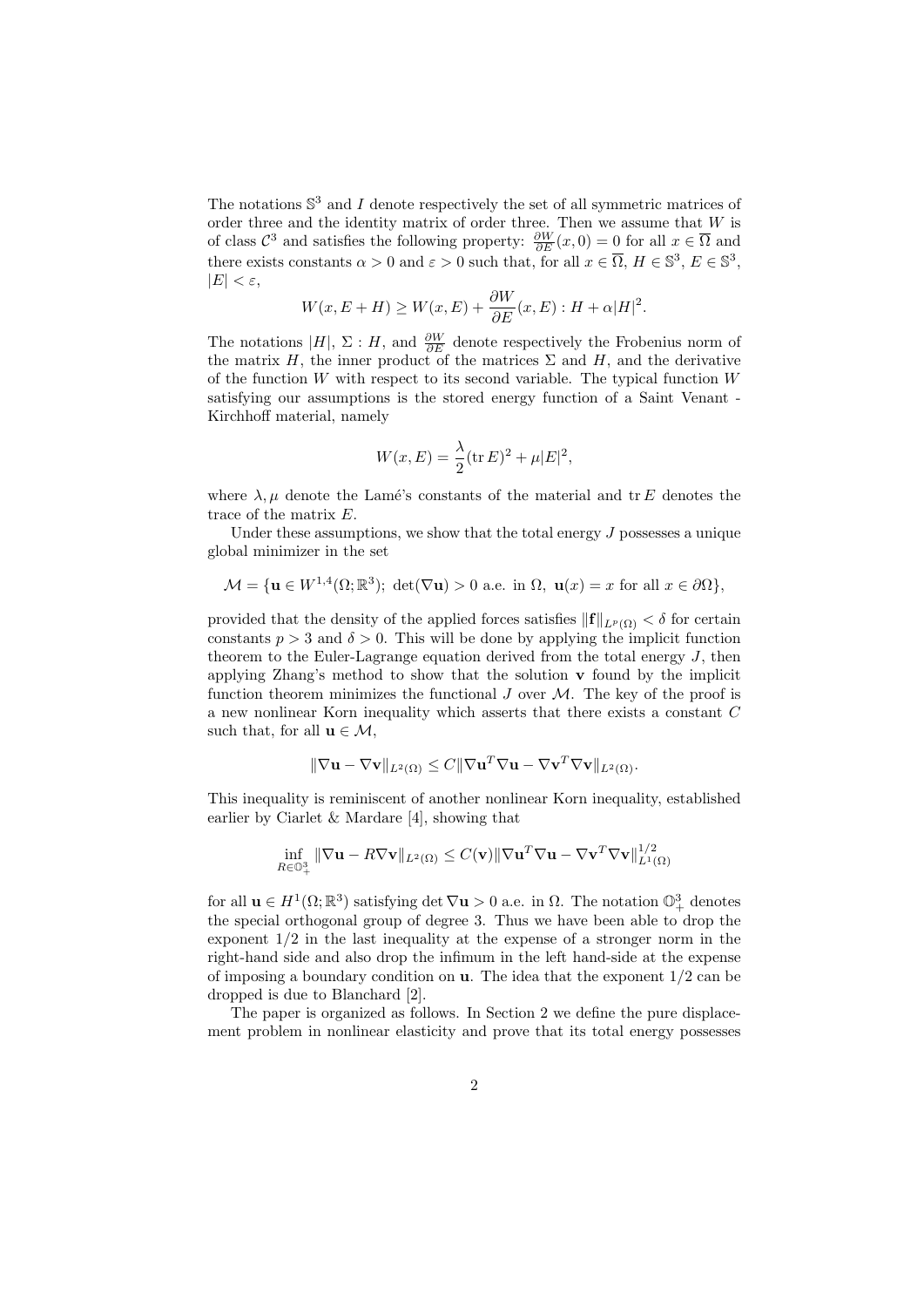a unique global minimizer. This proof hinges on the nonlinear Korn inequality established in Section 3. Section 3 is independent of Section 2.

Vector and matrix fields are denoted by boldface letters. The gradient of a vector field **u** is the matrix field  $\nabla$ **u**, whose columns are the partial derivatives of u. The divergence of matrix field  $\bf{A}$  is the vector field  $div \bf{A}$ , whose components are the divergences of the row vectors of **A**. The notations  $L^p$ ,  $W^{k,p}$  or  $H^k$  if  $p=2$ , and  $\mathcal{C}^k$  denote respectively Lebesgue spaces, Sobolev spaces, and k times continuously differentiable functions. The Lebesque norms of vector and matrix fields such as  $\mathbf{u} \in L^{\infty}(\Omega;\mathbb{R}^{3})$  and  $\mathbf{E} \in L^{2}(\Omega;\mathbb{S}^{3})$  are denoted and defined by

$$
\|\mathbf{u}\|_{L^{\infty}(\Omega)} = \text{ess-sup}\{\|\mathbf{u}(x)\|; x \in \Omega\}\
$$
and  $\|\mathbf{E}\|_{L^{\infty}(\Omega)} = \left(\int_{\Omega} |\mathbf{E}(x)|^2 dx\right)^{1/2},$ 

where  $|\mathbf{u}(x)|$  and  $|\mathbf{E}(x)|$  denote respectively the Euclidean norm of  $\mathbf{u}(x) \in \mathbb{R}^3$ and the Frobenius norm of  $\mathbf{E}(x) \in \mathbb{S}^3$ .

The results of this paper have been announced in [6].

## 2 The pure displacement problem in nonlinear elasticity: existence of a minimizer

Consider a body with reference configuration  $\Omega \subset \mathbb{R}^3$  subjected to dead body forces of density  $f: \Omega \to \mathbb{R}^3$ . Assume that the material constituting the body is hyperelastic and satisfies the axiom of frame indifference. This means that there exists a function  $W : \overline{\Omega} \times \mathbb{S}^3 \to \mathbb{R}$  such that the total energy associated with a deformation  $\mathbf{u}: \Omega \to \mathbb{R}^3$  of the body is

$$
J(\mathbf{u}) = \int_{\Omega} W(x, \mathbf{E}(\mathbf{u})(x)) dx - \int_{\Omega} \mathbf{f}(x) \cdot \mathbf{u}(x) dx,
$$

where

$$
\mathbf{E}(\mathbf{u}) = \frac{1}{2} (\nabla \mathbf{u}^T \nabla \mathbf{u} - \mathbf{I})
$$

denotes the Green - Saint Venant strain tensor. The superscript  $T$  to the right of a matrix (or matrix field) denotes the transpose of this matrix (or matrix field). The boldface letter **I** denotes the matrix field defined by  $I(x) = I$  for all  $x \in \Omega$ , where I denotes the  $3 \times 3$  identity matrix.

Assume that all admissible deformations  $\mathbf{u}: \Omega \to \mathbb{R}^3$  preserve orientation, in the sense that

$$
\det(\nabla \mathbf{u}(x)) > 0 \quad \text{for almost all } x \in \Omega,
$$

and satisfy the boundary condition of place

$$
\mathbf{u}(x) = x \text{ for all } x \in \partial \Omega.
$$

Assume in addition that  $\Omega$ , f, and W satisfy the following assumptions: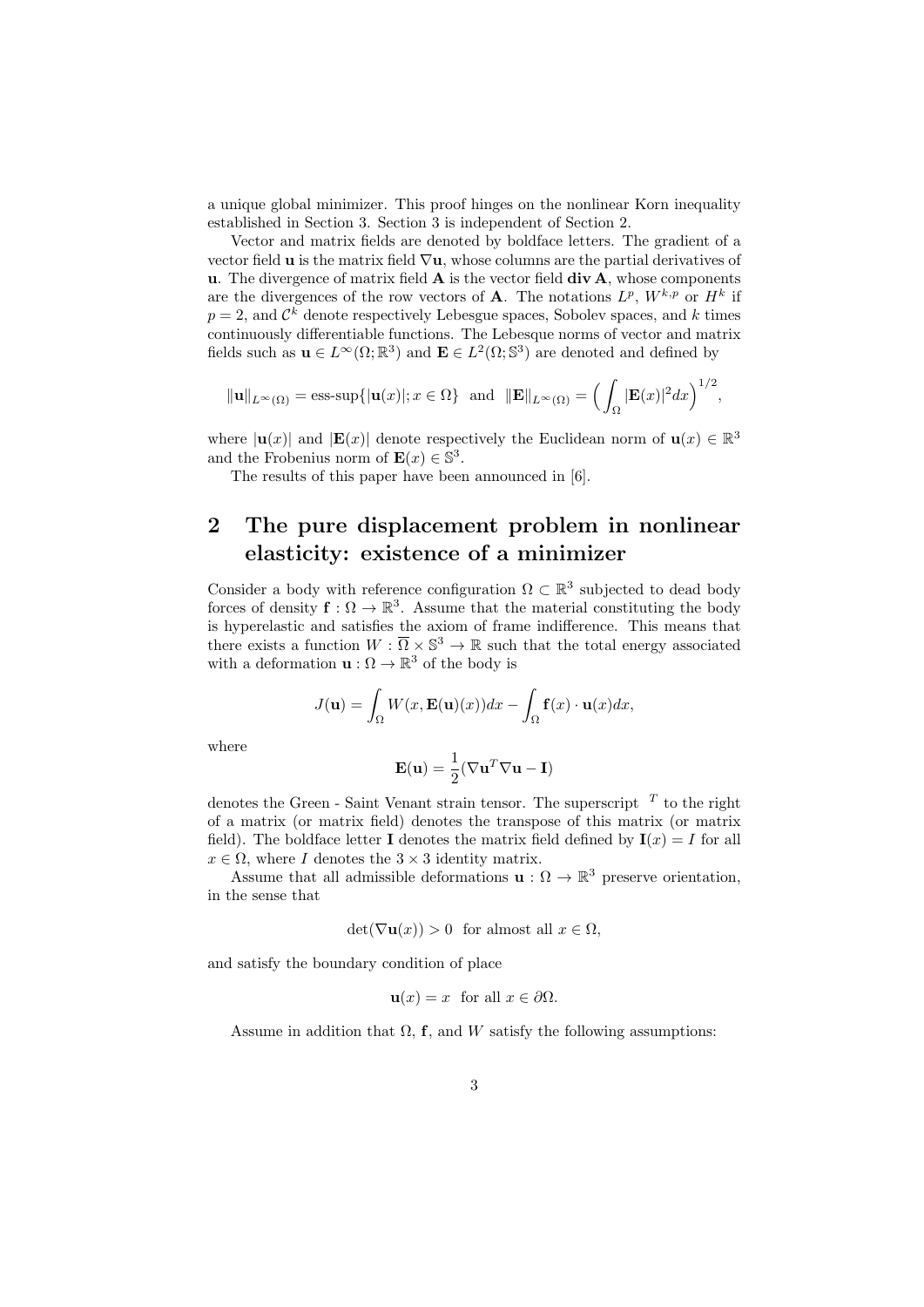- (a) The set  $\Omega$  is bounded, connected, open, with boundary  $\Gamma = \partial \Omega$  of class  $\mathcal{C}^2$ , the set  $\Omega$  being locally on the same side of its boundary,
- (b)  $f \in L^p(\Omega;\mathbb{R}^3)$  for a certain  $p > 3$ ,
- (c) The function  $W : \overline{\Omega} \times \mathbb{S}^3 \to \mathbb{R}$  is of class  $\mathcal{C}^3$  and  $\frac{\partial W}{\partial E}(x,0) = 0$  for all  $x \in \overline{\Omega}$ ,
- (d) There exists constants  $\alpha > 0$  and  $\varepsilon > 0$  such that, for all  $x \in \overline{\Omega}$ ,  $H \in \mathbb{S}^3$ ,  $E \in \mathbb{S}^3, |E| < \varepsilon,$

$$
W(x, E+H) \ge W(x, E) + \frac{\partial W}{\partial E}(x, E) : H + \alpha |H|^2.
$$

The notations  $\Sigma : H$ , |H|, and  $\frac{\partial W}{\partial E}$  denote respectively the inner product of two matrices, the Frobenius norm of a matrix, and the derivative of the function W with respect to the its second variable. Specifically,

$$
\Sigma: H = \text{tr}(\Sigma^T H), \quad |H| = \sqrt{H:H},
$$
  
\n
$$
\frac{\partial W}{\partial E}(x, E): H = \lim_{t \to 0} \frac{W(x, E + tH) - W(x, E)}{t}.
$$

The assumption (c) means that  $\Omega$  is a natural configuration of the body. The assumption (d) implies that  $W(x, \cdot)$  is convex in a neighborhood of the zero matrix. But this does not imply that  $J$  is convex, so the direct methods in the calculus of variations cannot be used to prove the existence of a minimizer.

In this setting, the pure displacement problem in nonlinear elasticity consists in minimizing the total energy

$$
J(\mathbf{u}) = \int_{\Omega} W(x, \mathbf{E}(\mathbf{u})(x)) dx - \int_{\Omega} \mathbf{f}(x) \cdot \mathbf{u}(x) dx,
$$
  
where  $\mathbf{E}(\mathbf{u}) = \frac{1}{2} (\nabla \mathbf{u}^T \nabla \mathbf{u} - \mathbf{I}),$ 

over the following set of admissible deformations

$$
\mathcal{M} = \{ \mathbf{u} \in W^{1,4}(\Omega; \mathbb{R}^3); \ \det(\nabla \mathbf{u}) > 0 \ \text{a.e. in } \Omega, \ \mathbf{u}(x) = x \text{ for all } x \in \Gamma \}.
$$

Note that  $J(\mathbf{u})$  is well defined in  $\mathbb{R} \cup \{+\infty\}$ . To see this, note first that  $\mathbf{E}(\mathbf{u}) = \frac{1}{2}(\nabla \mathbf{u}^T \nabla \mathbf{u} - \mathbf{I}) \in L^2(\Omega; \mathbb{S}^3)$  since  $\mathbf{u} \in W^{1,4}(\Omega; \mathbb{R}^3)$  and that, thanks to assumption (d),

$$
W(x, \mathbf{E}(\mathbf{u})(x)) \ge W(x, 0) + \frac{\partial W}{\partial E}(x, 0) : \mathbf{E}(\mathbf{u})(x) + \alpha |\mathbf{E}(\mathbf{u})(x)|^2.
$$

The function in the left-hand side is measurable and the function in the righthand side belongs to  $L^1(\Omega)$ , since  $\Omega$  is bounded, W is of class  $\mathcal{C}^3$ , and  $\mathbf{E}(\mathbf{u}) \in$  $L^2(\Omega; \mathbb{S}^3)$ . Hence  $W(x, \mathbf{E}(\mathbf{u})(x))$  is the sum of a function in  $L^1(\Omega)$  and a measurable positive function.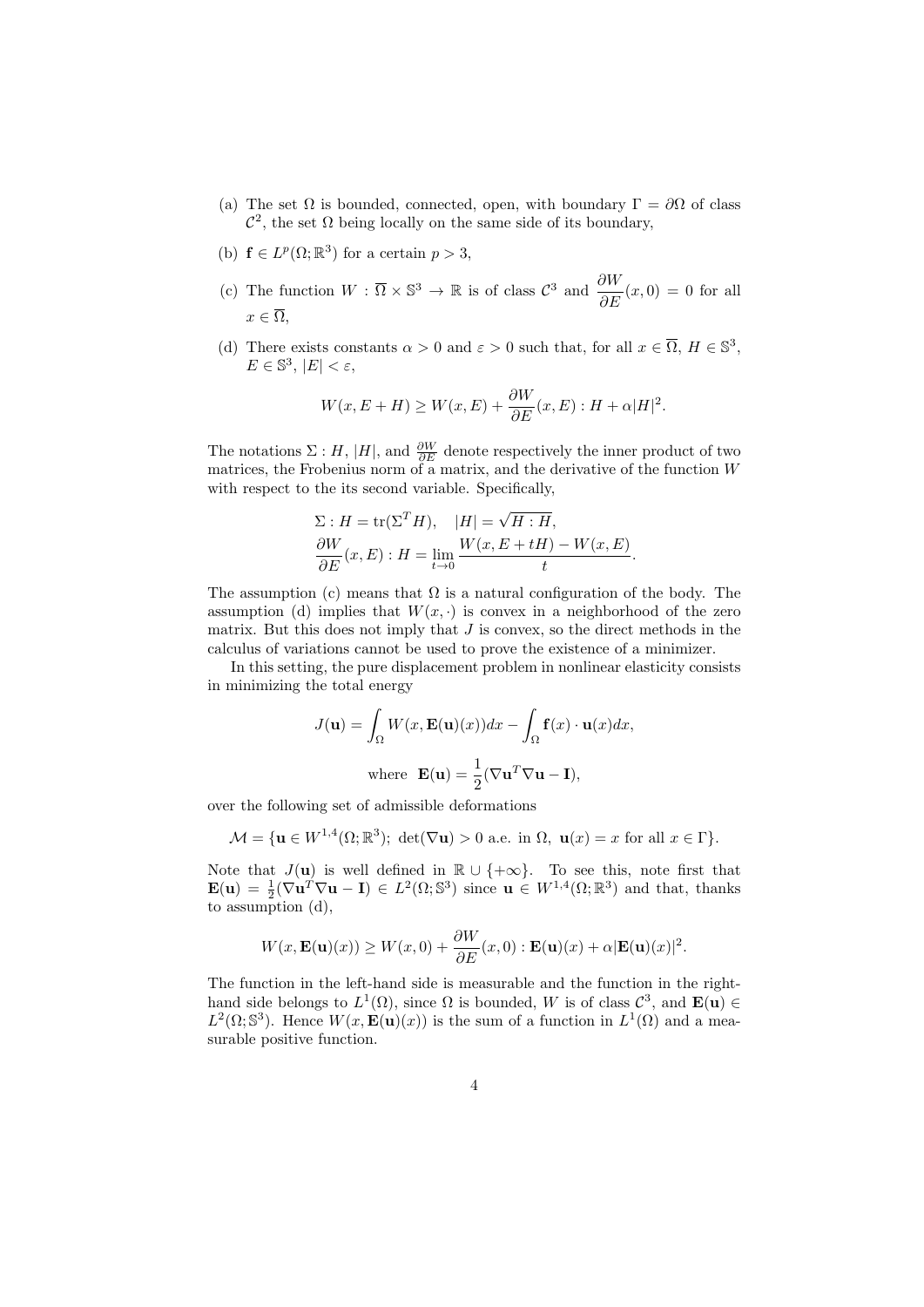The next theorem asserts that the pure displacement problem in nonlinear elasticity has a unique solution provided the density of applied forces are small enough in  $L^p(\Omega)$ -norm.

**Theorem 1** There exists a constant  $\delta > 0$  with the following property: Given any  $\mathbf{f} \in L^p(\Omega;\mathbb{R}^3)$  such that  $\|\mathbf{f}\|_{L^p(\Omega)} < \delta$ , there exists a unique deformation  $\mathbf{v} \in \mathcal{M}$  such that

$$
J(\mathbf{v}) \leq J(\mathbf{u}) \quad \text{for all} \quad \mathbf{u} \in \mathcal{M}.
$$

Moreover, **v** belongs to the space  $C^1(\overline{\Omega}; \mathbb{R}^3)$ , is injective from  $\overline{\Omega}$  into  $\mathbb{R}^3$ , and satisfies det  $\nabla \mathbf{v}(x) > 0$  for all  $x \in \overline{\Omega}$ .

Proof. First we prove the existence of solution to the Euler-Lagrange equation formally derived from the total energy  $J$ , namely

$$
-\mathbf{div}\left(\nabla \mathbf{u} \frac{\partial W}{\partial E}(\cdot, \mathbf{E}(\mathbf{u}))\right) = \mathbf{f} \text{ in } \Omega.
$$

Note that this equation and the boundary condition  $u(x) = x$  for all  $x \in \Gamma$ constitute the boundary value problem of nonlinear elasticity.

We show that this problem has a solution in  $W^{2,p}(\Omega;\mathbb{R}^3)$  by applying the implicit function theorem to the mapping  $\mathcal{A}: X \to Y$  defined by

$$
\mathcal{A}(\mathbf{u}) = -\textbf{div}\left(\nabla \mathbf{u} \frac{\partial W}{\partial E}(\cdot, \mathbf{E}(\mathbf{u}))\right),\,
$$

 $X = {\mathbf{u} \in W^{2,p}(\Omega;\mathbb{R}^3); \mathbf{u}(x) = x \text{ for all } x \in \Gamma}, Y = L^p(\Omega;\mathbb{R}^3).$ 

Note that  $\mathcal{A}(\text{id}) = 0$ , where  $\text{id} \in X$  and  $0 \in Y$  are defined by  $\text{id}(x) = x$  and  $\mathbf{0}(x) = 0$  for all  $x \in \Omega$ .

Since  $W^{1,p}(\Omega; \mathbb{S}^3)$  is an algebra, the mapping A is well defined, is of class  $\mathcal{C}^1$ , and its tangent map at **id** is the linear map  $\mathcal{T}: X_0 \to Y$  defined by

$$
\mathcal{T}(\mathbf{d}) = -\mathbf{div}\left(\frac{\partial^2 W}{\partial E^2}(\cdot,0)(\nabla_s \mathbf{d})\right), \quad \text{where } \nabla_s \mathbf{d} = \frac{\nabla \mathbf{d}^T + \nabla \mathbf{d}}{2},
$$

$$
X_0 = \{\mathbf{d} \in W^{2,p}(\Omega; \mathbb{R}^3); \ \mathbf{d}(x) = 0 \text{ for all } x \in \Gamma\},
$$

where, for all  $H \in \mathbb{S}^3$ ,

$$
\frac{\partial^2 W}{\partial E^2}(x,0)(H) := \lim_{t \to 0} \frac{1}{t} \left( \frac{\partial W}{\partial E}(x,tH) - \frac{\partial W}{\partial E}(x,0) \right).
$$

Since  $\frac{\partial^2 W}{\partial E^2}(x,H) \geq 2\alpha |H|^2$  for all  $x \in \overline{\Omega}$  and for all  $H \in \mathbb{S}^3$  (assumption (d)), we have

$$
\int_{\Omega} \frac{\partial^2 W}{\partial E^2}(\cdot,0)(\nabla_{\!s} \mathbf{d}) : \nabla \mathbf{d} \ dx = \int_{\Omega} \frac{\partial^2 W}{\partial E^2}(\cdot,0)(\nabla_{\!s} \mathbf{d}) : \nabla_{\!s} \mathbf{d} \ dx \geq 2\alpha \|\nabla_{\!s} \mathbf{d}\|_{L^2(\Omega)}^2.
$$

By Korn's inequality, there exists a constant  $C > 0$  such that, for all  $\mathbf{d} \in X_0$ ,

$$
\int_{\Omega} \frac{\partial^2 W}{\partial E^2}(\cdot,0)(\nabla_{\hspace{-1pt}s}\mathbf{d}) : \nabla \mathbf{d} \ dx \geq C \|\mathbf{d}\|_{H^1(\Omega)}^2.
$$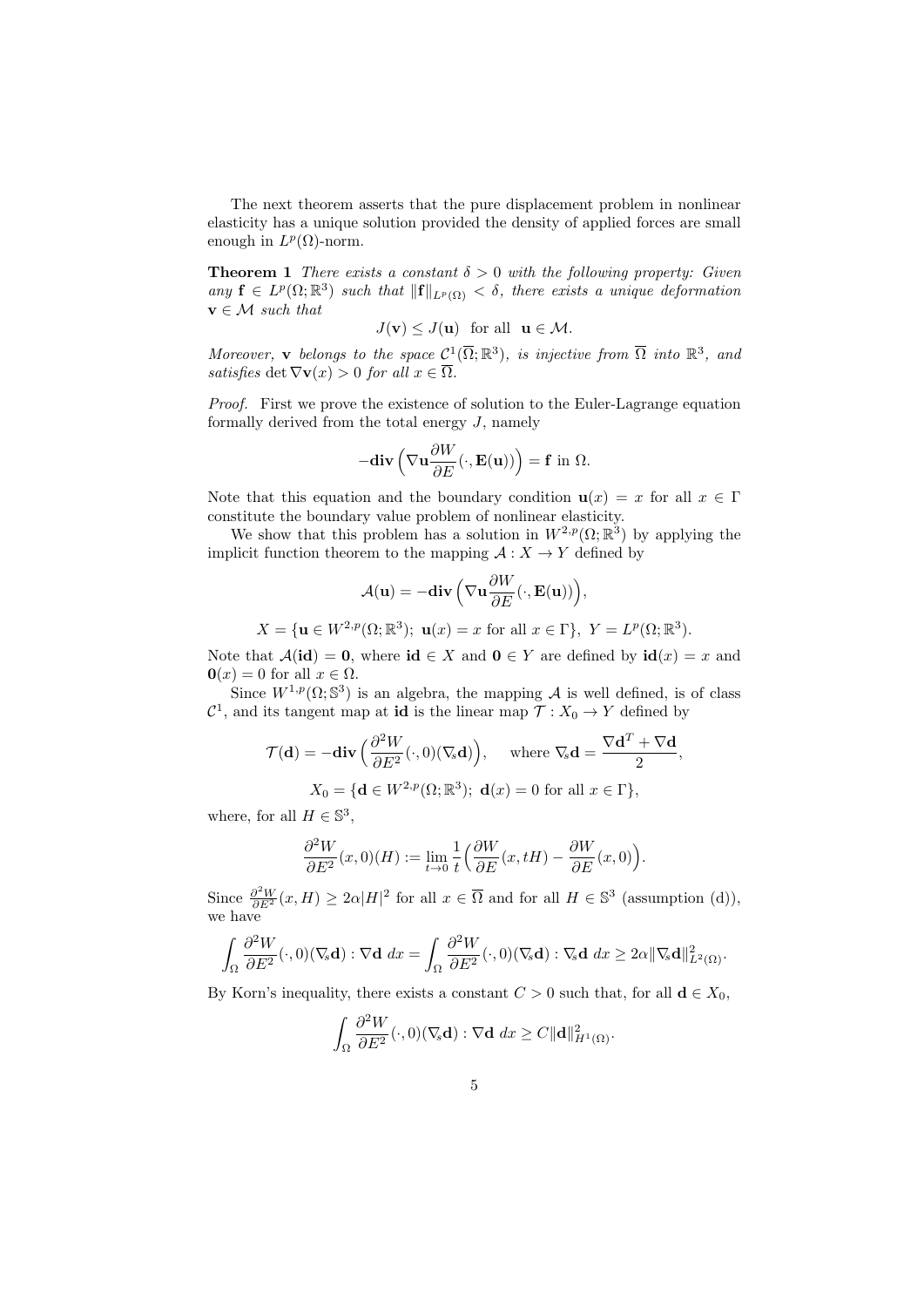This inequality and the regularity assumptions on W and  $\Omega$  imply that the linear map  $\mathcal T$  is an isomorphism from  $X_0$  onto Y; cf., e.g., Quintela-Estevez [7, Theorem 4.5]. Note that the inequality above insures the existence of a solution in  $H^1(\Omega;\mathbb{R}^3)$  to the variational equation associated with the equation  $\mathcal{T}(\mathbf{d}) = \mathbf{f}$ (which is in effect an elliptic system of linear partial differential equations) and that the regularity assumptions on  $W, \Omega$ , and f, insures that this solution is of class  $W^{2,p}(\Omega;\mathbb{R}^3)$ .

The hypotheses of the implicit function theorem being thus satisfied, there exists two constants  $\delta > 0$  and  $\varepsilon_1 > 0$  such that, for each  $f \in Y$  such that  $||\mathbf{f}||_{L^p(\Omega)} < \delta$ , there exists a unique element  $\mathbf{v} = \mathbf{v}(\mathbf{f}) \in X$  that satisfies  $\mathcal{A}(\mathbf{v}) = \mathbf{f}$ and  $\|\mathbf{v}-\mathbf{id}\|_{W^{2,p}(\Omega)} < \varepsilon_1$ . Since the implicit function  $\mathbf{f} \mapsto \mathbf{v}(\mathbf{f})$  is continous and the Sobolev embedding  $W^{2,p}(\Omega) \subset \mathcal{C}^1(\overline{\Omega})$  is also continuous, we have

$$
\lambda(\delta) := \sup_{\|\mathbf{f}\|_{L^p(\Omega)} < \delta} \|\nabla(\mathbf{v}(\mathbf{f}) - \mathbf{id})\|_{L^{\infty}(\Omega)} \to 0 \text{ as } \delta \to 0.
$$

By choosing  $\delta$  such that  $\lambda(\delta) < 1$ , we deduce that  $\det(\nabla \mathbf{v}(x)) > 0$  for all  $x \in \overline{\Omega}$ ; cf. Ciarlet [3, Theorem 5.5-1]. This in turn implies that **v** is injective from  $\overline{\Omega}$ into  $\mathbb{R}^3$ , since  $\mathbf{v}(x) = x$  for all  $x \in \Gamma$ ; cf. Ciarlet [3, Theorem 5.5-2].

Now we prove that  $\bf{v}$  is the unique minimizer of the functional  $J$  over  $\cal{M}$ provided that  $\delta$  is chosen small enough. Choose  $\delta$  such that  $\lambda(\delta) < \varepsilon/3$  (the constant  $\varepsilon$  is that appearing in assumption (d)). Then

$$
\|\mathbf{E}(\mathbf{v})\|_{L^{\infty}(\Omega)} \le 3\|\nabla(\mathbf{v} - \mathbf{id})\|_{L^{\infty}(\Omega)} < 3\lambda(\delta) < \varepsilon.
$$

Let  $\mathbf{u} \in \mathcal{M}$  and set  $\mathbf{w} = \mathbf{u} - \mathbf{v}$ . Note that  $\mathbf{w} \in W^{1,4}(\Omega;\mathbb{R}^3)$  and that its trace on the boundary  $\Gamma$  of  $\Omega$  satisfies  $\mathbf{w}(x) = 0$  for almost all  $x \in \Gamma$ . By assumption (d), we have on the one hand that

$$
J(\mathbf{u}) - J(\mathbf{v}) = \int_{\Omega} \left( W(\cdot, \mathbf{E}(\mathbf{u})) - W(\cdot, \mathbf{E}(\mathbf{v})) \right) dx - \int_{\Omega} \mathbf{f} \cdot \mathbf{w} \, dx
$$
  
\n
$$
\geq \int_{\Omega} \left( \frac{\partial W}{\partial E}(\cdot, \mathbf{E}(\mathbf{v})) : (\mathbf{E}(\mathbf{u}) - \mathbf{E}(\mathbf{v})) + \alpha |\mathbf{E}(\mathbf{u}) - \mathbf{E}(\mathbf{v})|^2 \right) dx - \int_{\Omega} \mathbf{f} \cdot \mathbf{w} \, dx.
$$

On the other hand, since  $\frac{\partial W}{\partial E}(x, \mathbf{E}(v)(x)) \in \mathbb{S}^3$  for all  $x \in \overline{\Omega}$ , we also have

$$
\frac{\partial W}{\partial E}(\cdot, \mathbf{E}(\mathbf{v})): (\mathbf{E}(\mathbf{u}) - \mathbf{E}(\mathbf{v})) = \frac{\partial W}{\partial E}(\cdot, \mathbf{E}(\mathbf{v})): \left(\frac{\nabla \mathbf{v}^T \nabla \mathbf{w} + \nabla \mathbf{w}^T \nabla \mathbf{v}}{2} + \frac{\nabla \mathbf{w}^T \nabla \mathbf{w}}{2}\right)
$$

$$
= \frac{\partial W}{\partial E}(\cdot, \mathbf{E}(\mathbf{v})): \nabla \mathbf{v}^T \nabla \mathbf{w} + \frac{\partial W}{\partial E}(\cdot, \mathbf{E}(\mathbf{v})): \frac{\nabla \mathbf{w}^T \nabla \mathbf{w}}{2}
$$

and, since the trace of the vector field w on the boundary of  $\Omega$  satisfies  $\mathbf{w}(x) = 0$ for almost all  $x \in \Gamma$ ,

$$
\int_{\Omega} \frac{\partial W}{\partial E}(\cdot, \mathbf{E}(\mathbf{v})) : \nabla \mathbf{v}^T \nabla \mathbf{w} \, dx = \int_{\Omega} \nabla \mathbf{v} \frac{\partial W}{\partial E}(\cdot, \mathbf{E}(\mathbf{v})) : \nabla \mathbf{w} \, dx
$$

$$
= -\int_{\Omega} \mathbf{div} \left( \nabla \mathbf{v} \frac{\partial W}{\partial E}(\cdot, \mathbf{E}(\mathbf{v})) \right) \cdot \mathbf{w} \, dx
$$

$$
= \int_{\Omega} \mathcal{A}(\mathbf{v}) \cdot \mathbf{w} \, dx.
$$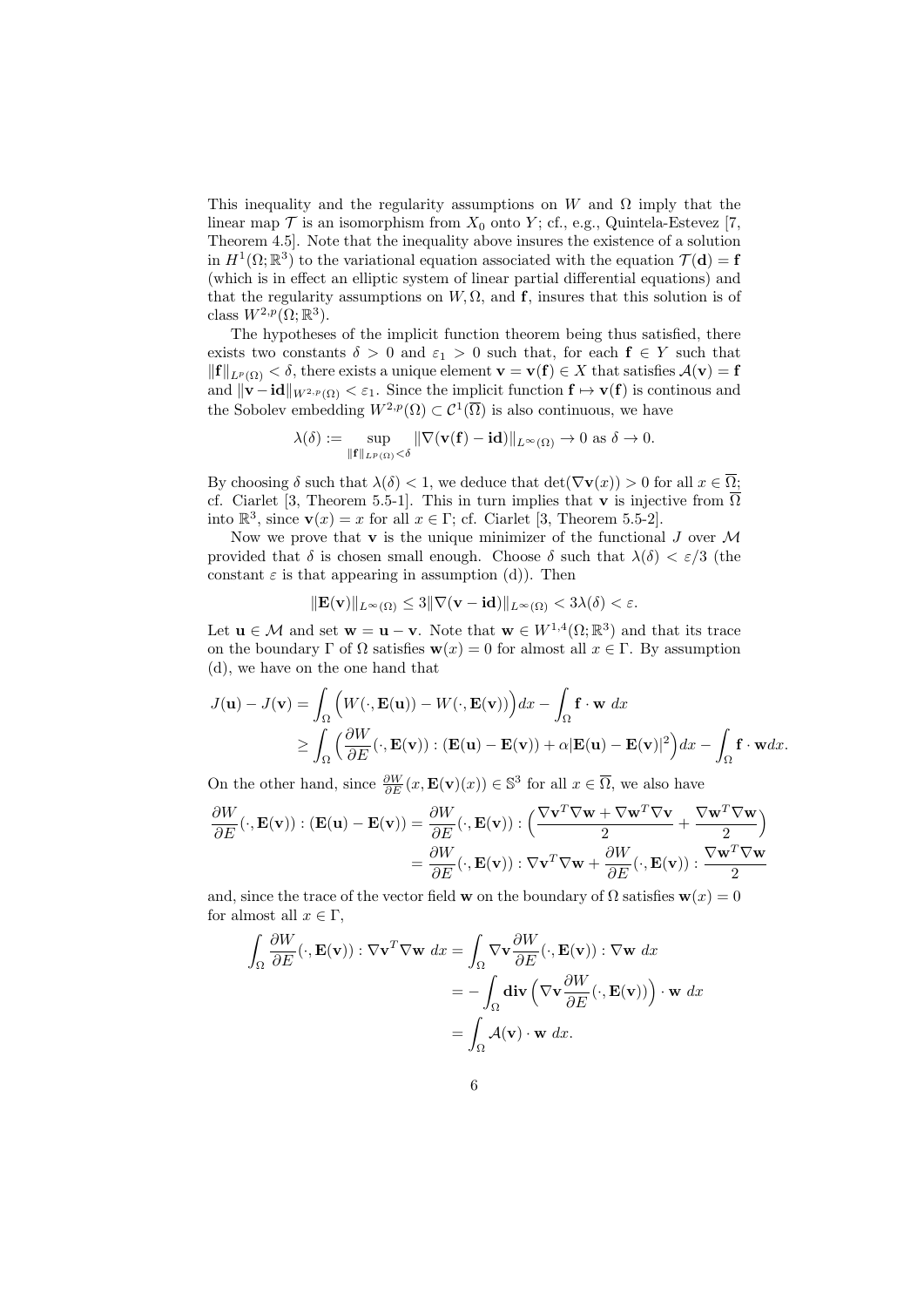Hence

$$
J(\mathbf{u}) - J(\mathbf{v}) \ge \int_{\Omega} (\mathcal{A}(\mathbf{v}) - \mathbf{f}) \cdot \mathbf{w} \, dx + \int_{\Omega} \frac{\partial W}{\partial E} (\cdot, \mathbf{E}(\mathbf{v})) : \frac{\nabla \mathbf{w}^T \nabla \mathbf{w}}{2} dx + \alpha \int_{\Omega} |\mathbf{E}(\mathbf{u}) - \mathbf{E}(\mathbf{v})|^2 dx.
$$

Since  $\mathcal{A}(\mathbf{v}) = \mathbf{f}$ , it follows that

$$
J(\mathbf{u}) - J(\mathbf{v}) \geq \frac{\alpha}{4} \|\nabla \mathbf{u}^T \nabla \mathbf{u} - \nabla \mathbf{v}^T \nabla \mathbf{v}\|_{L^2(\Omega)}^2 - \beta(\delta) \|\nabla \mathbf{w}\|_{L^2(\Omega)}^2,
$$

where  $\beta(\delta) = \frac{1}{2} \|\frac{\partial W}{\partial E}(\cdot, \mathbf{E}(\mathbf{v}))\|_{L^{\infty}(\Omega)}$ . But the nonlinear Korn inequality proven independently in the next section (Theorem 2) shows that

$$
\|\nabla \mathbf{w}\|_{L^2(\Omega)} \le \frac{C}{(1 - \lambda(\delta))^{7/2}} \|\nabla \mathbf{u}^T \nabla \mathbf{u} - \nabla \mathbf{v}^T \nabla \mathbf{v}\|_{L^2(\Omega)}
$$

for some universal constant C. Therefore

$$
J(\mathbf{u}) - J(\mathbf{v}) \ge \left(\frac{\alpha(1 - \lambda(\delta))^7}{4C^2} - \beta(\delta)\right) \|\nabla \mathbf{w}\|_{L^2(\Omega)}^2.
$$

It remains to prove that  $\frac{\alpha(1-\lambda(\delta))^7}{4C^2} - \beta(\delta) > 0$  if the constant  $\delta$  given by the implicit function theorem is chosen small enough. Since  $||\mathbf{E}(v)||_{L^{\infty}(\Omega)} \leq$  $3\|\nabla(\mathbf{v} - \mathbf{id})\|_{L^{\infty}(\Omega)} < 3\lambda(\delta)$ , we have

$$
\beta(\delta) \le \sup_{(x,E)\in K} \frac{1}{2} \left| \frac{\partial W}{\partial E}(x,E) \right|, \text{ where } K = \{(x,E); \ x \in \overline{\Omega}, \ |E| < 3\lambda(\delta) \}.
$$

But  $\frac{\partial W}{\partial E}$  is uniformly continuous on K and  $\frac{\partial W}{\partial E}(x,0) = 0$  for all  $x \in \overline{\Omega}$  by assumption (c). Therefore  $\beta(\delta) \to 0$  as  $\lambda(\delta) \to 0$ . Since  $\lambda(\delta) \to 0$  and  $\frac{\alpha(1-\lambda(\delta))^7}{4C^2} \to \frac{\alpha}{4C^2} > 0$  as  $\delta \to 0$ , it suffices to choose  $\delta$  small enough.

That the vector field  $\bf{v}$  is the unique minimizer of the total energy  $J$  over the set of all admissible deformations  $\mathcal M$  is a simple consequence of the inequality

$$
J(\mathbf{u}) - J(\mathbf{v}) \ge \left(\frac{\alpha(1 - \lambda(\delta))^7}{4C^2} - \beta(\delta)\right) \|\nabla \mathbf{w}\|_{L^2(\Omega)}^2 > 0
$$

for all  $\mathbf{u} \in \mathcal{M}$  such that  $\mathbf{u} \neq \mathbf{v}$ .

**Remark.** Theorem 1 still holds true if W is of class  $\mathcal{C}^3$  only over a neighborhood of  $\overline{\Omega} \times \{0\}$  in  $\overline{\Omega} \times \mathbb{S}^3$ . For instance, it suffices to assume that W is of class  $\mathcal{C}^3$ over  $\overline{\Omega} \times \{ E \in \mathbb{S}^3; |E| < \varepsilon \}$ , for some  $\varepsilon > 0$ .

## 3 A nonlinear Korn inequality with boundary conditions

The objective of this section is to prove the nonlinear Korn inequality used in the proof of Theorem 1. Note that another nonlinear Korn inequality has been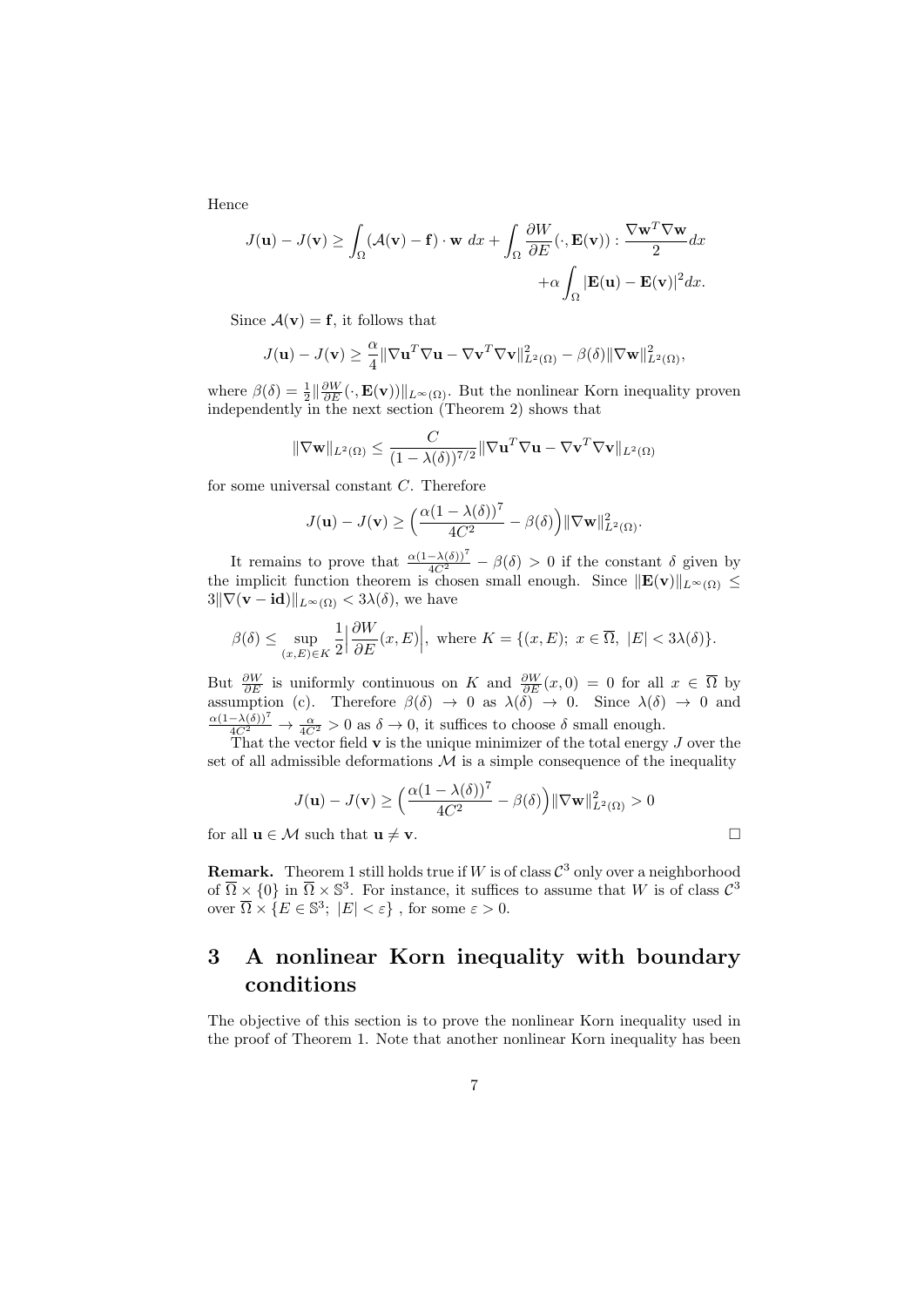established earlier by Ciarlet & Mardare [4, Lemma 6], but this inequality is not useful here. Note also that the constant appearing in the next theorem does not depend on v, which has been essential in the proof of Theorem 1.

**Theorem 2** Let  $\Omega$  be a bounded connected open subset of  $\mathbb{R}^3$  with a Lipschitzcontinuous boundary  $\Gamma = \partial \Omega$ , the set  $\Omega$  being locally on the same side of its boundary. Let  $\lambda < 1$  and let  $\mathbf{v} \in \mathcal{C}^1(\overline{\Omega}; \mathbb{R}^3)$  be an injective mapping satisfying  $\|\nabla(\mathbf{v} - \mathbf{id})\|_{L^{\infty}(\Omega)} \leq \lambda$ . Then there exists a constant C independent of **v** such that

$$
\|\nabla \mathbf{u} - \nabla \mathbf{v}\|_{L^2(\Omega)} \le \frac{C}{(1-\lambda)^{7/2}} \|\nabla \mathbf{u}^T \nabla \mathbf{u} - \nabla \mathbf{v}^T \nabla \mathbf{v}\|_{L^2(\Omega)}
$$

for all  $\mathbf{u} \in W^{1,4}(\overline{\Omega};\mathbb{R}^3)$  that satisfies  $\det(\nabla \mathbf{u}(x)) > 0$  for almost all  $x \in \Omega$  and  $\mathbf{u}(x) = \mathbf{v}(x)$  for almost all  $x \in \Gamma$ .

*Proof.* Let  $B \subset \mathbb{R}^3$  be an open ball containing  $\overline{\Omega}$ . Extend the mappings **v** and u to  $\overline{B}$  such that  $\mathbf{v}(x) = x$  for all  $x \in \partial B$ ,  $\mathbf{u}(x) = x$  for all  $x \in \overline{B} \setminus \overline{\Omega}$  (the extensions are denoted by the same letters), and

$$
\mathbf{v} \in \mathcal{C}^1(\overline{B}; \mathbb{R}^3), \qquad |\nabla \mathbf{v}(x) - I| \le \lambda < 1 \text{ for all } x \in \overline{B},
$$
  

$$
\mathbf{u} \in W^{1,4}(B; \mathbb{R}^3), \quad \det(\nabla \mathbf{u}(x)) > 0 \text{ for almost all } x \in B.
$$

The relations  $|\nabla \mathbf{v}(x) - I| < 1$  for all  $x \in \overline{B}$  and  $\mathbf{v}(x) = x$  for all  $x \in \partial B$  imply that  $\det(\nabla \mathbf{v}(x)) > 0$  for all  $x \in \overline{B}$ , that **v** is injective from  $\overline{B}$  into  $\mathbb{R}^3$ , and that  $\mathbf{v}(B) = B$  and  $\mathbf{v}(\overline{B}) = \overline{B}$ ; cf. Ciarlet [3, Theorems 5.5.1 and 5.5-2].

Since  $|\nabla \mathbf{v}(x) - I| \leq \lambda < 1$  for all  $x \in \overline{B}$ , the inverse mapping  $\mathbf{v}^{-1} : \overline{B} \to \overline{B}$ belongs the space  $\mathcal{C}^1(\overline{B};\mathbb{R}^3)$  and, for all  $x \in \overline{B}$ ,  $|\nabla \mathbf{v}^{-1}(x) - I| \leq \frac{\lambda}{1-\lambda}$ . Define the composite mapping  $\boldsymbol{\varphi} = \mathbf{u} \circ \mathbf{v}^{-1} : B \to \mathbb{R}^3$  and note that  $\boldsymbol{\varphi} \in W^{1,4}(B;\mathbb{R}^3)$ . Then the geometric rigidity lemma of Friesecke, James  $\&$  Müller [5, Theorem 3.1] implies on the one hand that

$$
\inf_{R\in\mathbb{O}^3_+}\int_B|\nabla\varphi(x)-R|^2dx\leq K\int_B\inf_{Q\in\mathbb{O}^3_+}|\nabla\varphi(x)-Q|^2\;dx
$$

for some constant  $K$  independent of  $\bf{u}$  and  $\bf{v}$ .

On the other hand, since  $\varphi(x) = x$  for almost all  $x \in B \setminus \Omega$ , the 3×3 identity matrix I satisfies  $I = \frac{1}{|B \setminus \Omega|} \int_{B \setminus \Omega} \nabla \varphi(x) dx$ , where  $|B \setminus \Omega|$  denotes the Lebesque measure dx of set  $B \setminus \Omega$ . Then, for every  $R \in \mathbb{O}_{+}^{3}$ , we have

$$
\begin{split} \|\nabla \varphi - \mathbf{I}\|_{L^{2}(B)} &\leq \Big(\int_{B} |\nabla \varphi(x) - R|^{2} dx\Big)^{1/2} + |B|^{1/2} |R - I| \\ &\leq \Big(\int_{B} |\nabla \varphi(x) - R|^{2} dx\Big)^{1/2} + \frac{|B|^{1/2}}{|B \setminus \Omega|} \int_{B \setminus \Omega} |R - \nabla \varphi(x)| dx \\ &\leq \Big(1 + \frac{|B|^{1/2}}{|B \setminus \Omega|^{1/2}}\Big) \Big(\int_{B} |\nabla \varphi(x) - R|^{2} dx\Big)^{1/2} .\end{split}
$$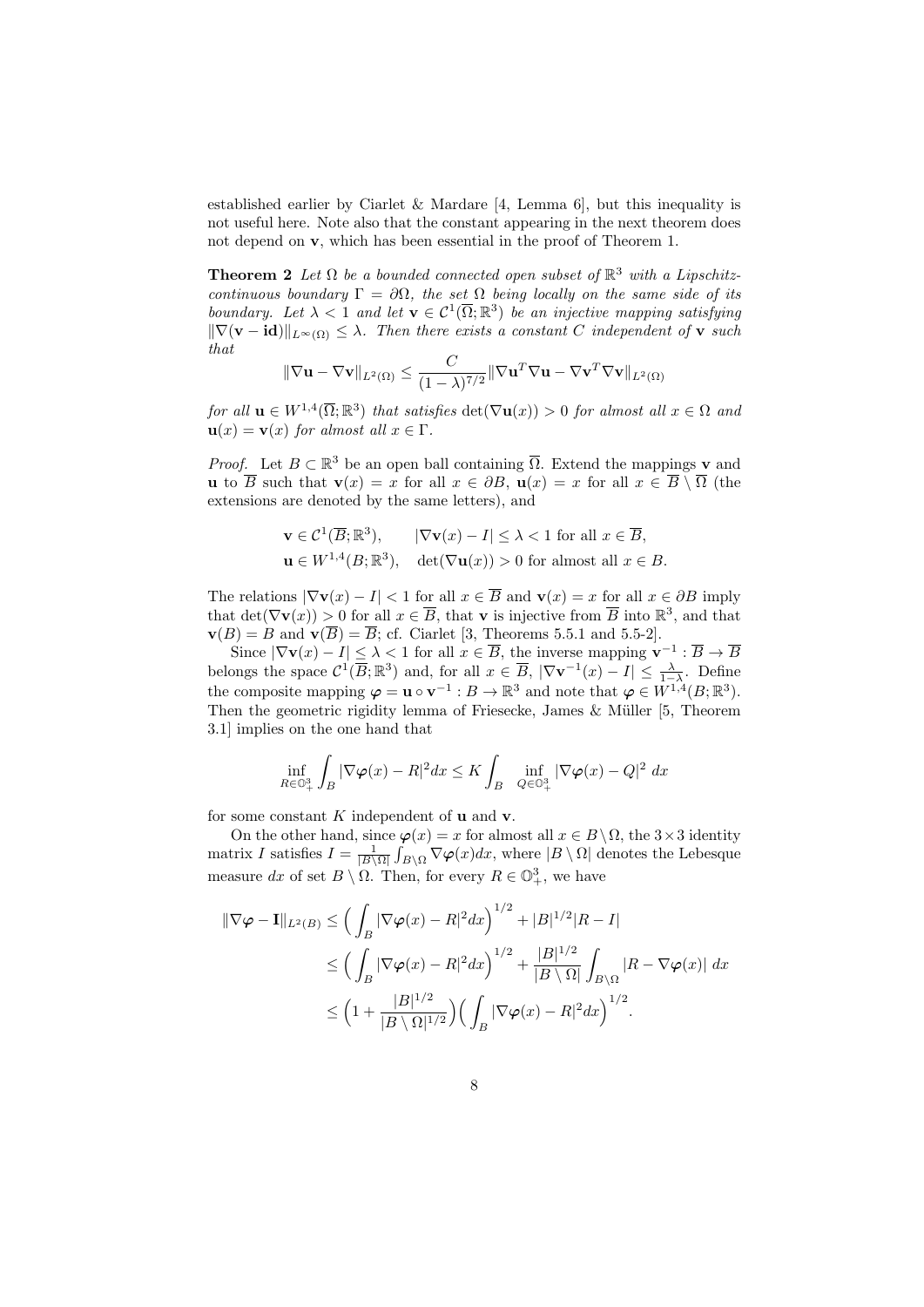Hence

$$
\|\nabla \varphi - \mathbf{I}\|_{L^2(B)} \le C_0 \Big(\int_B \inf_{Q \in \mathbb{O}_+^3} |\nabla \varphi(x) - Q|^2 dx\Big)^{1/2},
$$

where  $C_0 = K^{1/2} \Big( 1 + \frac{|B|^{1/2}}{|B \setminus |B|} \Big)$  $\frac{|B|^{1/2}}{|B \setminus \Omega|^{1/2}}$ .

To compute the infimum in the right-hand side of the above inequality, let  $F$ be any  $3 \times 3$  matrix with  $\det(F) > 0$ . Let  $F = RU$ , where  $R \in \mathbb{O}^3_+$  and  $U \in \mathbb{S}^3_>$ , be the polar decomposition of F and let  $\lambda_1 \geq \lambda_2 \geq \lambda_3 > 0$  be the eigenvalues of the symmetric positive-definite matrix  $U$ . Let  $\Lambda$  denote the diagonal matrix with  $\lambda_i$  on its diagonal and let  $P \in \mathbb{O}^3_+$  such that  $U = P^T \Lambda P$ . Then

$$
\inf_{Q \in \mathbb{O}^3_+} |F - Q|^2 = |\Lambda|^2 + |I|^2 - 2 \sup_{Q \in \mathbb{O}^3_+} \Lambda : (PR^T Q P^T)
$$

$$
= |\Lambda|^2 + |I|^2 - 2 \sup_{Q' \in \mathbb{O}^3_+} \Lambda : Q'.
$$

Since the column vectors of an orthogonal matrix are of norm  $= 1$ , this implies that

$$
\inf_{Q \in \mathbb{O}_+^3} |F - Q|^2 = |\Lambda|^2 + |I|^2 - 2\Lambda : I = |\Lambda - I|^2 = \sum_{i=1}^3 (\lambda_i - 1)^2
$$
  

$$
\leq \sum_{i=1}^3 (\lambda_i^2 - 1)^2 = |\Lambda^2 - I^2|^2 = |U^2 - I|^2 = |F^T F - I|^2.
$$

Using this inequality in the right-hand side of the previous inequality we deduce that

$$
\|\nabla \varphi - \mathbf{I}\|_{L^2(B)} \leq C_0 \|\nabla \varphi^T \nabla \varphi - \mathbf{I}\|_{L^2(B)},
$$

or equivalently (recall that  $\varphi(x) = x$  for almost all  $x \in B \setminus \Omega$ )

$$
\|\nabla \varphi - \mathbf{I}\|_{L^2(\Omega)} \leq C_0 \|\nabla \varphi^T \nabla \varphi - \mathbf{I}\|_{L^2(\Omega)}.
$$

Now we perform the change of variables  $x = v(y)$  in the integrals appearing in the above inequality. Since  $\varphi(x) = \mathbf{u}(\mathbf{v}^{-1}(x))$  and  $\nabla \varphi(\mathbf{v}(y)) =$  $\nabla$ **u** $(y)(\nabla$ **v** $(y))^{-1}$  for almost all  $y \in \Omega$ , we deduce that

$$
\int_{\Omega} |\nabla \mathbf{u}(\nabla \mathbf{v})^{-1} - \mathbf{I}|^2 \det(\nabla \mathbf{v}) \, dy \leq C_0^2 \int_{\Omega} |(\nabla \mathbf{v})^{-T} \nabla \mathbf{u}^T \nabla \mathbf{u}(\nabla \mathbf{v})^{-1} - \mathbf{I}|^2 \det(\nabla \mathbf{v}) \, dy,
$$

which next implies that

$$
\int_{\Omega} |\nabla \mathbf{u} - \nabla \mathbf{v}|^2 \frac{\det(\nabla \mathbf{v})}{|\nabla \mathbf{v}|^2} dy \leq C_0^2 \int_{\Omega} |\nabla \mathbf{u}^T \nabla \mathbf{u} - \nabla \mathbf{v}^T \nabla \mathbf{v}|^2 |(\nabla \mathbf{v})^{-1}|^4 \det(\nabla \mathbf{v}) dy.
$$

Since  $|\nabla \mathbf{v}(y) - I| \leq \lambda < 1$  and  $|\nabla \mathbf{v}^{-1}(y) - I| \leq \frac{\lambda}{1-\lambda}$  for all  $y \in \overline{\Omega}$ , we deduce that the singular values of the matrix  $\nabla\mathbf{v}(y)$  are contained in the interval